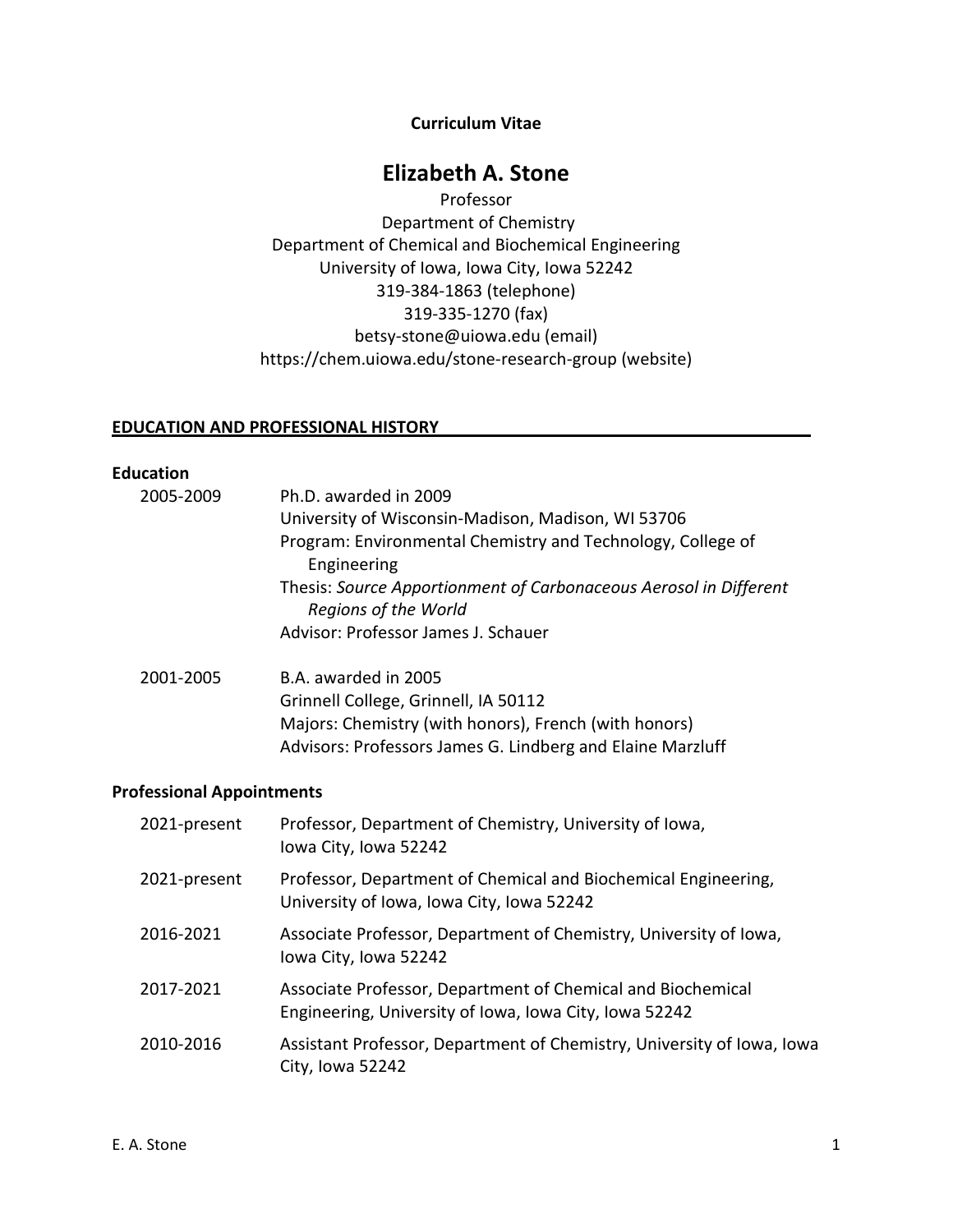2009-2010 Senior Scientist, Environmental and Organic Chemistry Departments, Carlsbad Environmental Monitoring and Research Center, New Mexico State University, Carlsbad, NM 88220

# **Honors and Awards**

Distinguished Iowa Scientist Award, Iowa Academy of Science (2021) Collegiate Scholar, College of Liberal Arts and Sciences, University of Iowa (2021-2022) Department of Chemistry Research Scholar Award (2020-2021) Distinguished Mentor Award, Iowa Center for Research by Undergraduates (2020) University of Iowa, College of Engineering, Capture your Research! Image Competition – Second Place, Faculty/Researcher/Staff Division (2020) American Association of Aerosol Research, Fine Particle Art Competition (2020), 1<sup>st</sup> and 3<sup>rd</sup> place (shared with Chamari Mampage, Dagen Hughes, Lillian Hones) James Van Allen Natural Sciences Fellowship (2018-2019) University of Iowa Career Development Award (2017-2018) College of Liberal Arts and Sciences Outstanding Outreach and Public Engagement Award (2017) Oliven Lecturer, Kirkwood Community College (2017) Iowa Ideas Conference Scholar (2017) Outstanding Reviewer, *Atmospheric Environment*, Elsevier Publishing (2017) University of Iowa Early Career Scholar of the Year (2015) Corridor Business Journal Forty Under 40 Honoree (2015) Environmental Health Sciences Research Center Career Development Award (2012-2014) Environmental Science: Processes & Impacts Emerging Investigator (2014) American Chemical Society Younger Chemists Committee Leadership Development Workshop (invited participant; 2014) Atmospheric Composition and the Asian Summer Monsoon (ACAM), Kathmandu, Nepal (invited participant; 2013) First Annual Regional Atmospheric Science Workshop, Kathmandu, Nepal (invited participant 2013) Excellence in Reviewing, *Atmospheric Environment*, Elsevier Publishing (2012) Transform, Interact, Learn Engage (TILE) Institute Faculty Fellow, Center for Teaching, University of Iowa (2011) University of Iowa, International Programs Travel Grant (2010) East Asia and Pacific Summer Institutes Fellow, National Science Foundation (2009) Honors in Chemistry, Grinnell College (2005) Honors in French, Grinnell College (2005) Phi Beta Kappa Society (inducted 2005) Smith Family Prize in Chemistry, Grinnell College (2004) State of Iowa Scholar (2001-2004) Lando Scholar, University of Minnesota (2004) Mortar Board, National Honor Society (2004) Erasmus Scholar, Leiden University (2003)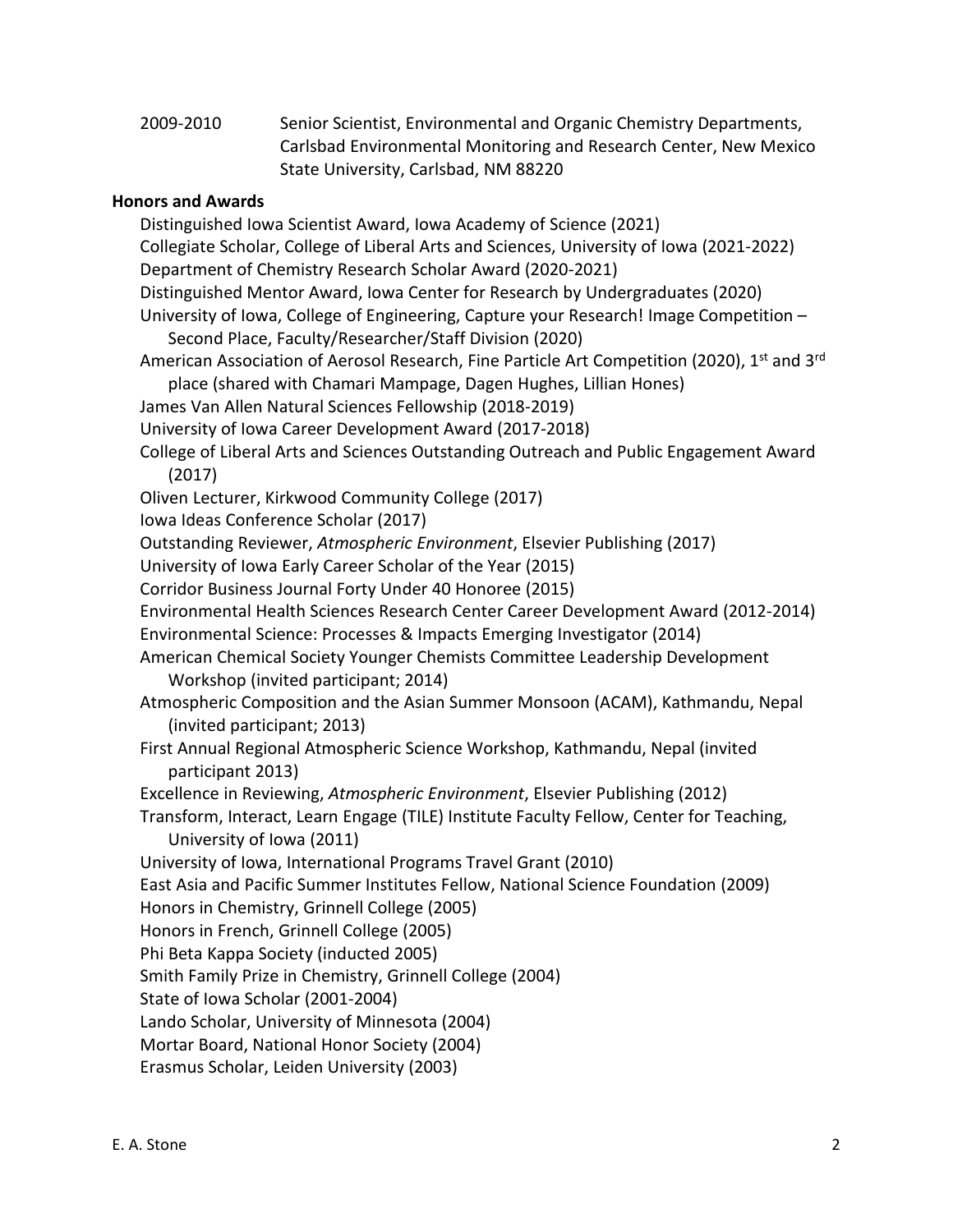# **Memberships**

American Chemical Society (ACS), Division of Environmental Chemistry (2009-present) Center for Global and Regional Environmental Research (CGRER; 2010-present) Environmental Health Sciences Research Center (EHSRC), Associate Member (2011-2018); Member (2018-present) Iowa Academy of Sciences (IAS; 2012-present) American Geophysical Union (AGU; 2012) American Association of Aerosol Research (AAAR; 2006-2009)

# **SCHOLARSHIP\_\_\_\_\_\_\_\_\_\_\_\_\_\_\_\_\_\_\_\_\_\_\_\_\_\_\_\_\_\_\_\_\_\_\_\_\_\_\_\_\_\_\_\_\_\_\_\_\_\_\_\_\_\_\_\_\_\_\_\_\_\_\_\_\_\_**

## **Peer-Reviewed Publications**

*Note: Articles 1-71 and 73-75 are products of independent research completed at the University of Iowa. Symbols signify undergraduate (*ǂ*), graduate (*ǁ*), and post-doctoral (*ɫ*) co-authors conducting research under E. A. Stone's supervision.*

# *Published and in Press*:

- 1. Stanier, C. O.; Pierce, R. B.; Abdi-Oskouei, M.; Adelman, Z. E.; Al-Saadi, J.; Bertram, T. H.; Carmichael, G. C.; Christiansen, M. B.; Cleary, P. A.; Czarnetzki, A. C.; Dickens, A. F.; Fuoco, M. A.; Hughes, D. D.<sup>II</sup>; Hupy, J. P.; Judd, L. M.; Kenski, D.; Millet, D. B.; Roozitalab, B.; Shaw, S. L.; **Stone, E. A.**; Wagner, T. J.; Overview of the Lake Michigan Ozone Study (LMOS 2017). In press at the *Bulletin of the American Meteorological Society*, 2021, https://doi.org/10.1175/BAMS-D-20-0061.1
- 2. **Stone, E. A.**; Mampage, C.<sup>II</sup>; Hughes, D. D.<sup>II</sup>; Jones, L.<sup>‡</sup>; "Airborne sub-pollen particles from rupturing giant ragweed pollen" *Aerobiologia*, 2021, doi: 10.1007/s10453-021- 09702-x.
- 3. Doak, A. G.; Christiansen, M. B.; Alwe, H. D.; Bertram, T. H.; Carmichael, G.; Cleary, P.; Czarnetzki, A. C.; Dickens, A. F.; Janssen, M.; Kenski, D.; Millet, D. B.; Novak, G.; Pierce, R. B.; **Stone, E. A.**; Szykman, J.; Vermeuel, M.; Wagner, T. J.; Valin, L.; Stanier, C. O.; Characterization of ground-based atmospheric pollution and meteorology sampling stations during the Lake Michigan Ozone Study 2017. *Journal of the Air and Waste Management Association,* 2021, 71:7, 866-889, DOI: 10.1080/10962247.2021.1900000
- 4. Islam, M. R.<sup>∥</sup>; Li, T.<sup>‡</sup>; Mahata, K.; Khanal, N.; Werden, B.; Praveen, P. S.; Dhital, N. B.; Gurung, A. Panday, A. K.; I. Jossi, I. B.; Poudel, S. P.; Wang, Y.; Saikawa, E.; Yokelson, R. J.; DeCarlo, P. F.; **Stone, E. A.**; Wintertime air quality in Lumbini, Nepal: sources of fine particle organic carbon. *ACS Earth and Space Chemistry,* 2021, 5, 2, 226–238, doi: 10.1021/acsearthspacechem.0c00269.
- 5. Milani, A. M.<sup>‡</sup>; Al-Naiema, I. M.<sup>∥</sup>; **Stone, E. A.**; Detection of a secondary organic aerosol tracer derived from personal care products. In press at *Atmospheric Environment*.
- 6. Hughes, D. D.<sup>II</sup>; Christiansen, M.; Milani, A.<sup>‡</sup>; Vermeuel, M. P.; Novak, G. A.; Alwe, H. D.; Dickens, A. F.; Pierce, R. B.; Millet, D. B.; Bertram, T. H.; Stanier, C. O.; **Stone, E. A.**; PM2.5 chemistry, organosulfates, and SOA formation during the 2017 Lake Michigan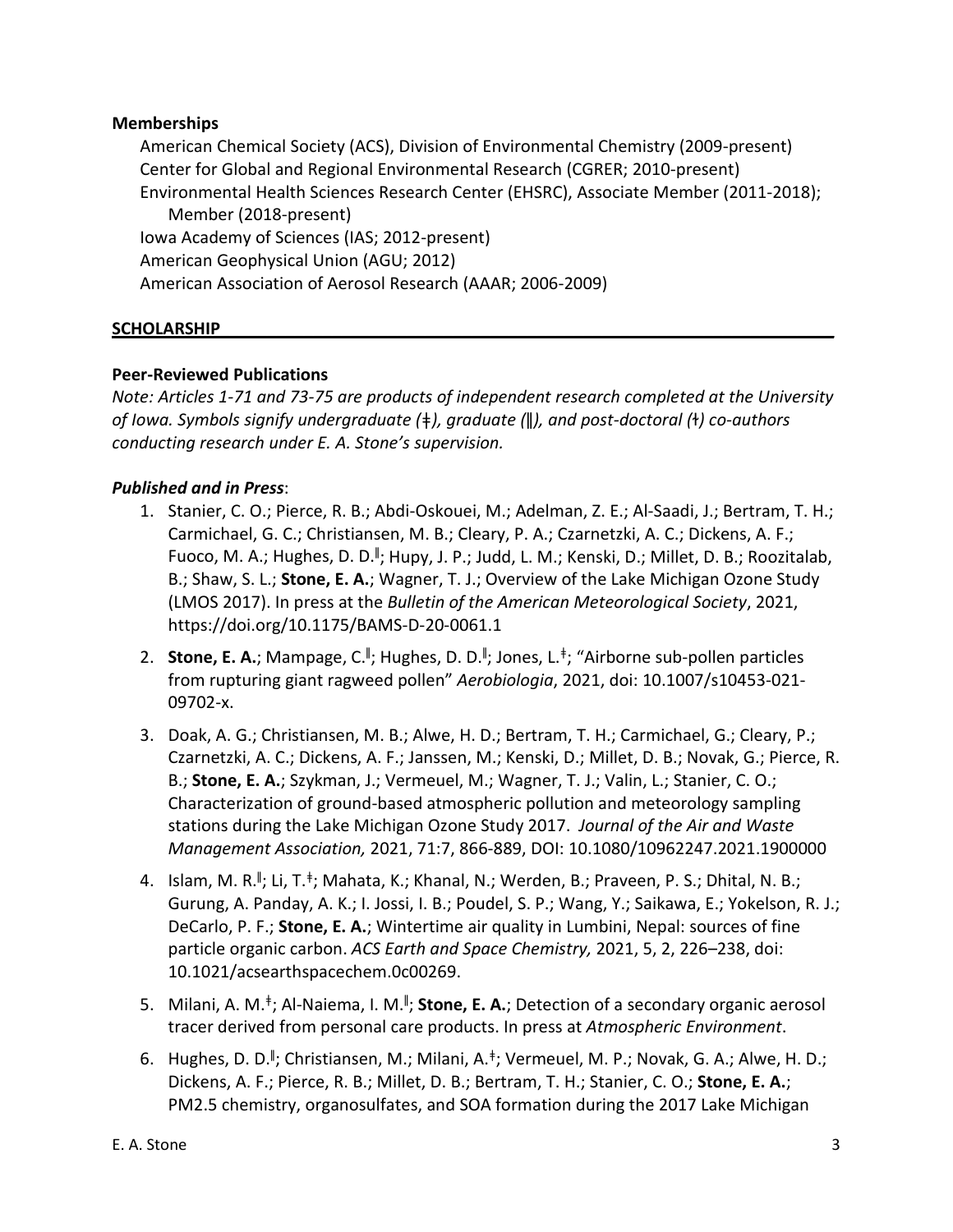Ozone Study. In press at *Atmospheric Environment*, 244, 117939, 2021, doi: 10.1016/j.atmosenv.2020.117939.

- 7. Perkins, R.; Vazquez de Vasquez, M.; Beasley, E.; Hill, T.; **Stone, E. A.**; Allen, H.; DeMott, P.; Relating Structure and Ice Nucleation of Mixed Surfactant Systems Relevant to Sea Spray Aerosol. In press at *The Journal of Physical Chemistry A*, 2020, 124, 2, 8806-8821, doi: 10.1021/acs.jpca.0c05849.
- 8. Hasenecz, E.<sup>II</sup>; Jayarathne, T.<sup>II</sup>; Pendergraft, M.; Santander, M.; Mayer, K.; Sauer, J.; Lee, C.; Gibson, W.; Kruse, S.; Malfatti, F.; Prather, K.; **Stone, E. A.**; Marine bacteria affect saccharide enrichment in sea spray aerosol during a phytoplankton bloom. In press at *ACS Earth and Space Chemistry*, 2020, 4, 9, 1638-1649, doi: 10.1021/acsearthspacechem.0c00167.
- 9. Lee, H.; Wigley, S.; Lee, C.; Or, V.; Hazenecz, E. S.<sup>ǁ</sup> ; **Stone, E. A.**; Grassian, V. H.; Prather, K. A.; Tivanski, A. V.; Physicochemical Mixing State of Sea Spray Aerosols: Morphologies Exhibit Size Dependence. *ACS Earth and Space Chemistry*, 2020, 4, 1604-1611, doi: 10.1021/acsearthspacechem.0c00153.
- 10. Saikawa, E.; Wu, Q.; Zhong, M.; Avramov, A.; Ram, K.; **Stone, E. A.**; Stockwell, C. E.; Jayarathne, T. J.; Panday, A. K.; Yokelson, R. J.; Garbage Burning in South Asia – How important is it to regional air quality? *Environmental Science & Technology*, 2020, 54, 16, 9928-9938, doi: 10.1021/acs.est.0c02830.
- 11. Hughes, D. D.<sup>II</sup>; Mampage, C.<sup>II</sup>; Jones, L.<sup>‡</sup>; Liu, Z.<sup>‡</sup>; Stone, E. A.; Characterization of atmospheric pollen fragments during springtime thunderstorms. *Environmental Science & Technology Letters*, 2020, 7, 6, 409-414, doi: 10.1021/acs.estlett.0c00213.
- 12. Stapleton, E. M.; Simmering, J. E.; Manges, R. B.; Chipara, O.; **Stone, E. A.**; Zabner, J.; Peters, T. M.; Herman, T.; Polgreen, P. M.; Comellas, A. P.; Continuous in-home PM2.5 concentrations of smokers with and without a history of respiratory exacerbations in Iowa, during and after an air purifier intervention. *Journal of Exposure Science and Environmental Epidemiology*, 2020, 30, 778-784, doi: 10.1038/s41370-020-0235-1.
- 13. Lee, H. D.; Morris, H. S.; Laskina, O.; Sultana, C.; Lee, C.; Jayarathne, T. <sup>ǁ</sup> ; Cox, J.; Wang, X.; Hazenecz, E.<sup>ǁ</sup> ; DeMott, P.; Bertram, T. H.; Cappa, C. D.; **Stone, E. A.**; Prather, K. A. ; Grassian, V. H.; Tivanski, A. V.; Organic Enrichment, Physical Phase State, and Surface Tension Depression of Nascent Core-Shell Sea Spray Aerosols During Two Phytoplankton Blooms. *ACS Earth and Space Chemistry*, 2020, 4, 4, 650-660, doi: 10.1021/acsearthspacechem.0c00032.
- 14. Islam, M. R.<sup>∥</sup>; Jayarathne, T.<sup>∥</sup>; Simpson, I. J.; Werden, B.; Maben, J.; Gilbert, A.<sup>‡</sup>; Praveen, P. S.; Adhikari, S.; Panday, A. K.; Rupakheti, M.; Blake, D. R.; Yokelson, R. J.; DeCarlo, P. F.; Keene, W. C.; **Stone, E. A.**; Ambient air quality in the Kathmandu Valley, Nepal during the pre-monsoon: Concentrations and sources of particulate matter and trace gases. *Atmospheric Chemistry and Physics*, 2020, 20, 2927-2951, doi: 10.5194/acp-20-2927- 2020.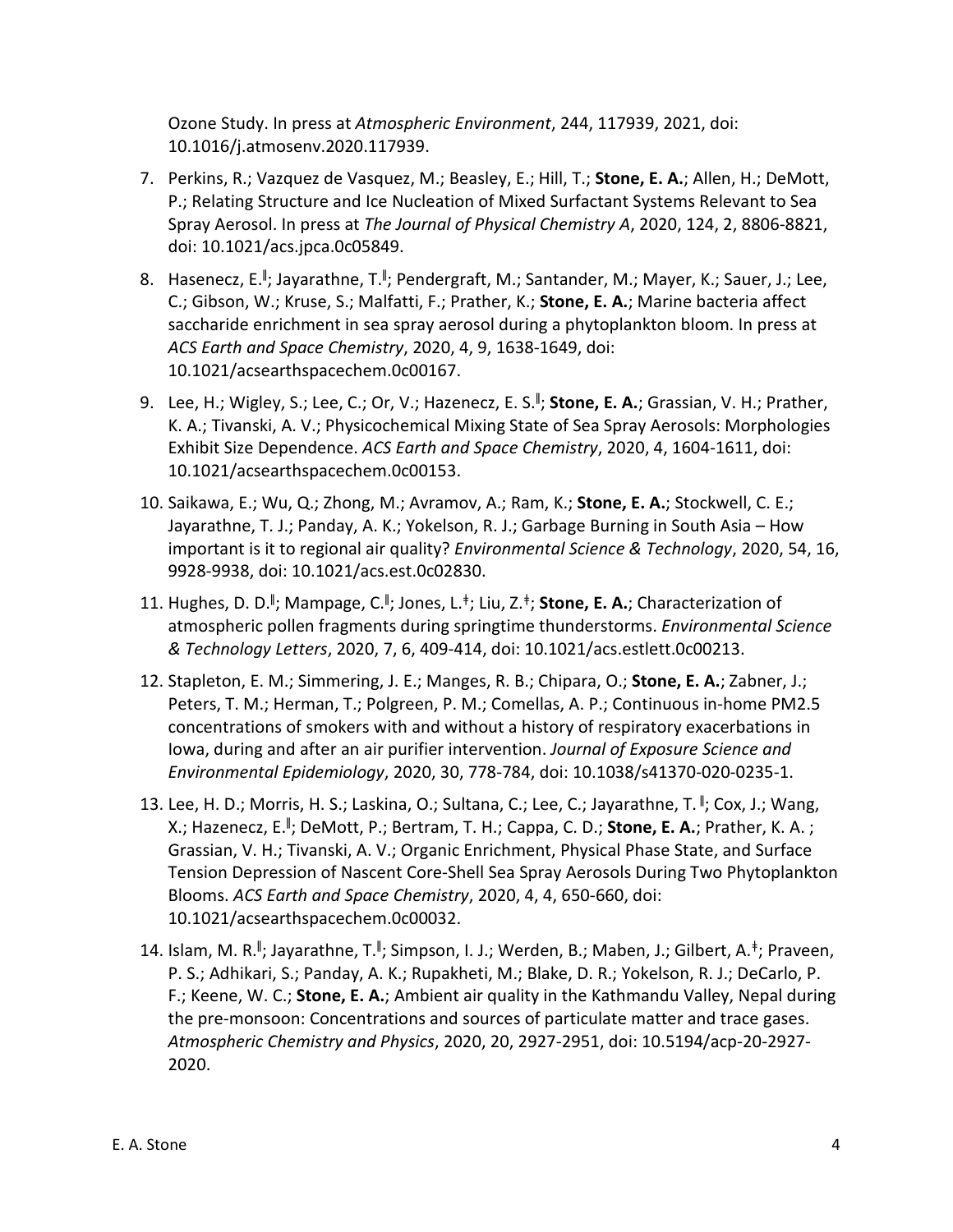- 15. Stapleton, E. M.; Manges, R.; Parker, G.<sup>ǁ</sup> ; **Stone, E. A.**; Peters, T. M.; Blount, R. J.; Noriega, J.; Li, X.; Zabner, J.; Polgreen, P. M.; Chipara, O.; Herman, T.; Comellas, A. P.; Indoor particulate matter from smoker homes induces bacterial growth, biofilm formation and impairs airway antimicrobial activity. A pilot study. *Frontiers in Public Health*, 2020, 2, 418, doi: 10.3389/fpubh.2019.00418.
- 16. Al-Naiema, I. M.<sup>II</sup>; Offenberg, J.; Lewandowski, M.; Madler, C. J.<sup>‡</sup>; Kettler, J.<sup>II</sup>; Fang, T.; **Stone, E. A.**; Secondary organic aerosols from aromatic hydrocarbons and their contribution to fine particulate matter in Atlanta, Georgia. *Atmospheric Environment*, 2020, 223, 117227, doi: 10.1016/j.atmosenv.2019.117227.
- 17. Vermeul, M. P.; Novak, G. A.; Alwe, H. D.; Hughes, D. D.<sup>ǁ</sup> ; Kaleel, R.; Dickens, A. F.; Kenski, D.; Czarnetzki, A.; **Stone, E. A.**; Stanier, C. O.; Pierce, R. B.; Millet, D. B.; Bertram, T. H.; Sensitivity of Ozone Production to NOx and VOC along the Lake Michigan Coastline. *Journal of Geophysical Research – Atmospheres*, 2019, 124, doi:10.1029/2019JD030842.
- 18. Parker, G. J.<sup>II</sup>; Ong, C. H.; Manges, R. B.; Stapleton, E. M.; Comellas, A.; Peters, T. M.; **Stone, E. A.**; A novel method of collecting and chemically char of airborne indoor particulate matter. *Aerosol and Air Quality Research*, 2019, 19, 11, 2387-2395, doi: 10.4209/aaqr.2019.04.0182.
- 19. Hasenecz, E.<sup>ǁ</sup> ; Kaluarachchi, C. P.; Lee, H.; Tivanski, A. V.; **Stone, E. A.**; Saccharide Transfer to Sea Spray Aerosol Enhanced by Surface Activity, Calcium, and Protein Interactions. *ACS Earth and Space Chemistry*, 2019, 3, 11, 2539-2548, doi: 10.1021/acsearthspacechem.9b00197.
- 20. Zhong, M.; Saikawa, E.; Avramov, A.; Chen, C.; Sun, J.; Ye, W.; Ye, W.; Keene, W. C.; Yokelson, R. J.; Jayarathne, T.<sup>II</sup>; **Stone, E. A.**; Rupakheti, M.; Panday, A. K.; Nepal Ambient Monitoring and Source Testing Experiment (NAMaSTE): Emissions of particulate matter and sulfur dioxide from vehicles and brick kilns and their impacts on air quality in the Kathmandu Valley, Nepal. *Atmospheric Chemistry and Physics*, 2019, 19, 8209-8228, doi: 10.5194/acp-19-8209-2019.
- 21. Wu, G.; Ram, K.; Fu, P.; Wang, W.; Zhang, Y.; Liu, X.; **Stone, E. A.**; Pradhan, B. B.; Dangol, P. M.; Panday, A. K.; Wan, X.; Bai, Z.; Kang, S.; Zhang, Q.; Cong, Z.; Water-Soluble Brown Carbon in Atmospheric Aerosols from Godavari (Nepal), a Regional Representative of South Asia. *Environmental Science & Technology,* 2019, 53, 7, 3471-3479, doi: 10.1021/acs.est.9b00596.
- 22. Chen, Y.; Xu, L.; Humphry, T.; Hettiyadura, A. P. S. <sup>ǁ</sup> ; Ovadnevaite, J .; Huang, S.; Poulain, L.; Schroder, J. C.; Campuzano-Jost, P.; Jimenez, J. L.; Hermann, H.; O'Dowd, C.; **Stone, E. A.**; Ng, N. L.; Response of Aerosol Mass Spectrometer to Inorganic Sulfates and Organosulfur Compounds and Applications in Field and Laboratory Measurements. *Environmental Science & Technology*, 2019, 53, 9, 5176-5186, doi: 10.1021/acs.est.9b00884.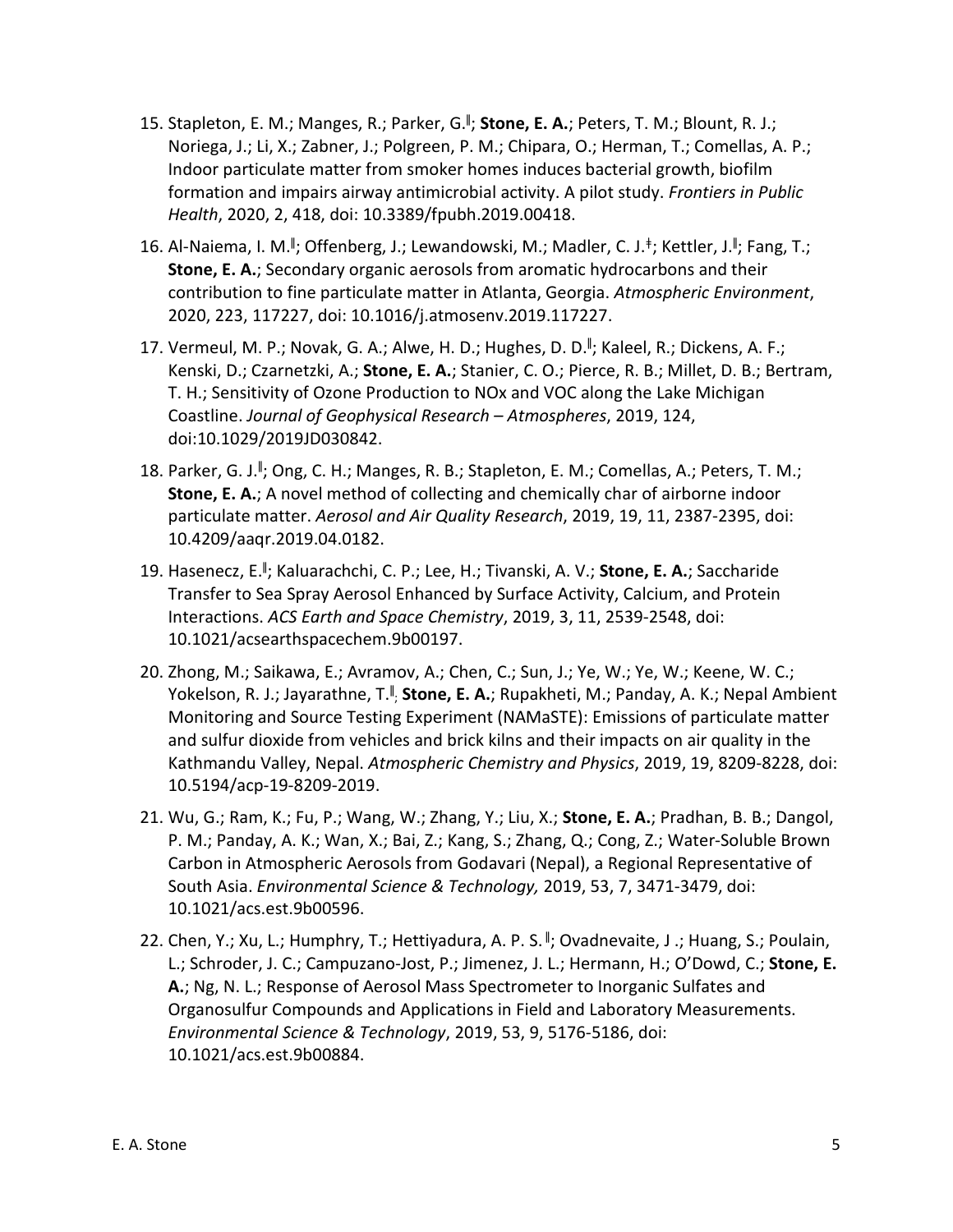- 23. Lee, H.; Kaluarachchi, C. P.; Hasenecz, E. S. <sup>ǁ</sup> ; Zhu, Z.; Popa, E.; **Stone, E. A.**; Tivanski, A. V.; Effect of dry or wet substrate deposition on the organic volume fraction of core-shell aerosol particles. *Atmospheric Measurement Techniques*, 2019, 12, 2033-2041, doi: 10.5194/amt-12-2033-2019.
- 24. Hughes, D.<sup>ǁ</sup> ; **Stone, E. A.**; Organosulfates in the Midwestern United States: Abundance, composition, and stability. *Environmental Chemistry*, 2019, 16, 312-322, doi:10.1071/EN18260 (invited).
- 25. Hettiyadura, A. P. S. <sup>||</sup>; Al-Naiema, I. M. J.<sup>||</sup>; Hughes, D. <sup>||</sup>; Fang, T.; **Stone, E. A.**; Organosulfates in Atlanta, Georgia: Anthropogenic influences on biogenic secondary organic aerosol formation. *Atmospheric Chemistry and Physics*, 2019, 19, 3191-3206, doi:10.5194/acp-19-3191-2019.
- 26. Schill, S. R.; Burrows, S. M.; Hasenecz, E. S.<sup>II</sup>; Stone, E. A.; Bertram, T. H.; "The impact of divalent cations on the enrichment of soluble saccharides in primary sea-spray aerosol." *Atmosphere,* 2018, 9(12), 476, 10.3390/atmos9120476.
- 27. Al-Naiema, I. M.<sup>∥</sup>; Hettiyadura, A. P. S.<sup>∥</sup>; Wallace, H. W.; Sanchez, N. P.; Madler, C. J.<sup>‡</sup>; Cevik, B. K.; Bui, A.; Kettler, J.<sup>II</sup>; Griffin, R. J.; Stone, E. A.; "Source apportionment of fine particulate matter in Houston, Texas: Insights to secondary organic aerosols" *Atmospheric Chemistry and Physics*, 2018, 18, 15601-15622, doi:10.5194/acp-18-15601- 2018.
- 28. Goetz, J. D.; Giordano, M.; Stockwell, C. E.; Christian, T.; Maharjan, R.; Adhikari, S.; Bhave, P.; Praveen, P. S.; Panday, A.; Jayarathne, T.; **Stone, E. A.**; Yokelson, R. J.; DeCarlo, P. Speciated On-Line PM1 from South Asian Combustion Sources: Part 1, Fuelbased Emission Factors and Size Distributions. *Atmospheric Chemistry and Physics*, 2018, 18, 14653-14679, doi:10.5194/acp-18-14653-2018.
- 29. Khan, Z. Y.<sup>‡</sup>; Kettler, J.<sup>∥</sup>; Khwaja, H. A.; Naqvi, I. I.; Malik, A.; Stone, E. A.; Organic Aerosol Characterization and Source Identification in Karachi, Pakistan. *Aerosol and Air Quality Research*, 2018, 18:2550-2564, doi:10.4209/aaqr.2017.12.0579.
- 30. Hettiyadura, A. P. S.<sup>∥</sup>; Xu, L.; Jayarathne, T. <sup>∥</sup>; Skog, K.; Guo, H.; Weber, R. J.; Nenes, A.; Keutsch, F.; Ng, N. L.; **Stone, E. A.**; Source Apportionment of Organic Carbon in Centreville, AL using Organosulfates in Organic Tracer-based Positive Matrix Factorization. *Atmospheric Environment*, 2018, 186, 74-88, doi:10.1016/j.atmosenv.2018.05.007.
- 31. Al-Naiema, I.<sup>ǁ</sup> ; Wang, Y.-Q.; Zhang, Y.-X.; Sheesley, R. J.; **Stone, E. A.**; Source apportionment of fine particulate matter organic carbon in Shenzhen, China by chemical mass balance and radiocarbon methods. *Environmental Pollution*, 2018, 240, 34-43, doi:10.1016/j.envpol.2018.04.071.
- 32. Vargas Buonfiglio, Luis G.; Borcherding, Jennifer A.; Frommelt, Mark; Parker, Gavin J.<sup>II</sup>; Duchman, Bryce; Vanegas Calderón, Oriana G.; Fernandez-Ruiz, Ruth; Noriega, Julio; **Stone, Elizabeth A.**; Gerke, Alicia K.; Zabner, Joseph; Comellas, Alejandro P.; Airway surface liquid from smokers promotes bacterial growth and biofilm formation via iron-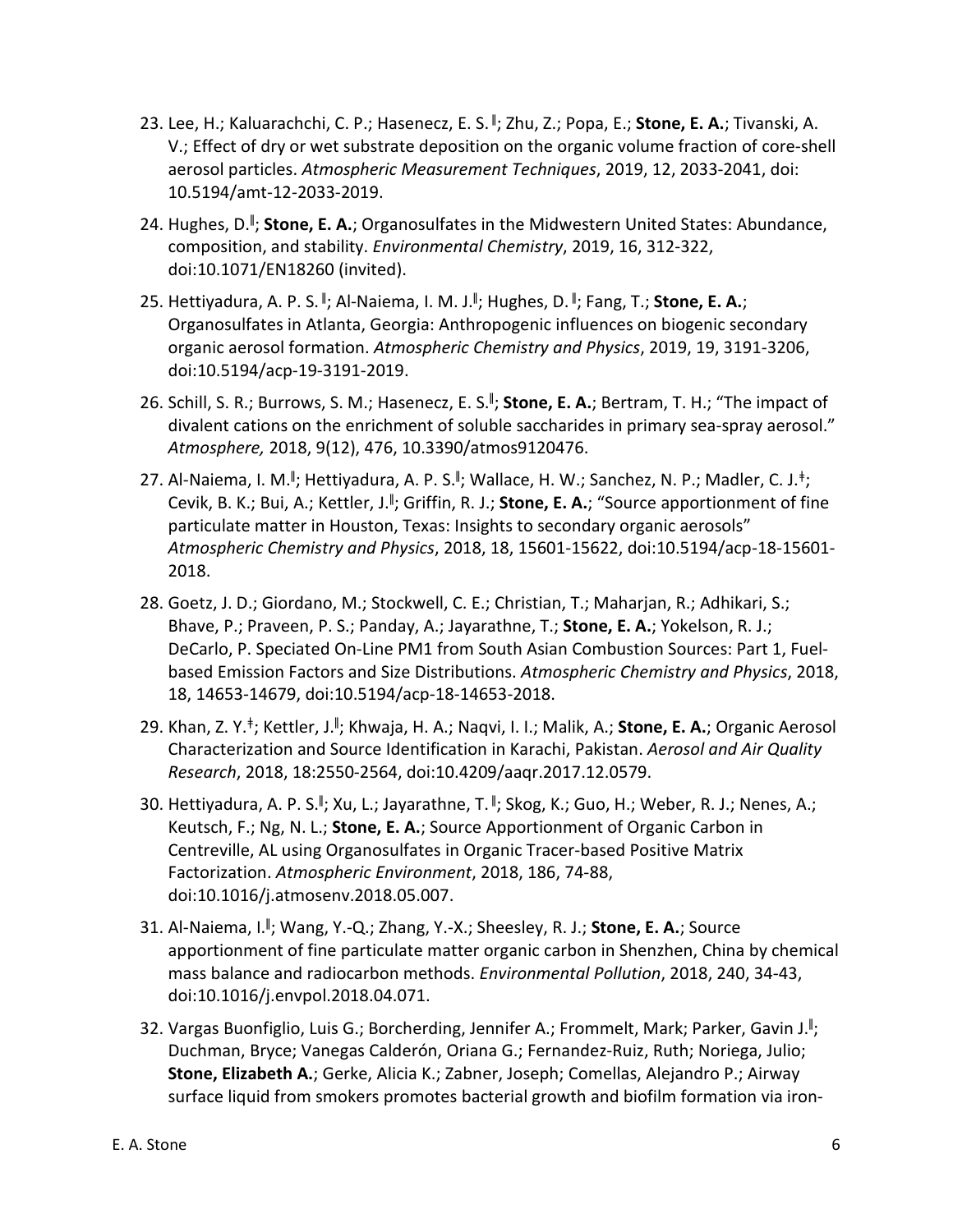lactoferrin imbalance. *Respiratory Research*, 2018, 19:42, doi:10.1186/s12931-018- 0743-x.

- 33. T. Jayarathne<sup>ǁ</sup> ; C. E. Stockwell; Gilbert, A.<sup>ǂ</sup>; Daugherty, K.<sup>ǂ</sup>; M. A. Cochrane; K. C. Ryan; E. I. Putra; B. H. Saharjo; A. D. Nurhayati; I. Albar; R. J. Yokelson; **E. A. Stone**; Chemical characterization of fine particulate matter emitted by peat fires in Central Kalimantan, Indonesia, during the 2015 El Niño. *Atmospheric Chemistry and Physics*, 2018, 4, 2585- 2600, doi:10.5194/acp-18-2585-2018.
- 34. Bertram, T.; Cochran, R. E.; Grassian, V. H.; **Stone, E. A.**; Sea Spray Aerosol Chemical Composition: Elemental and Molecular Mimics for Laboratory Studies of Heterogeneous and Multiphase Reactions. *Chemical Society Reviews*, 2018, doi: 10.1039/C7CS00008A.
- 35. Jayarathne, T.<sup>II</sup>, Stockwell, C. E., Bhave, P. V., Rathnayake, C.M.<sup>II</sup>, Islam, M.R.<sup>II</sup>, Praveen, P.S., Panday, A. K., Adhikari, S., Maharjan, R., Goetz, J.D., DeCarlo, P. F., Saikawa, E., Yokelson, R. J., **Stone, E. A.**; Nepal Ambient Monitoring and Source Testing Experiment (NAMaSTE): Emissions of particulate matter from wood and dung cooking fires, brick kilns, generators, trash and crop residue burning. *Atmospheric Chemistry and Physics*, 2018, 18, 2259-2286, doi: 10.5194/acp-18-2259-2018.
- 36. Cochran, R. E.<sup>†</sup>; Laskina, O.; Trueblood, J.; Estillore, A.; Morris, H. S.; Jayarathne, T.<sup>I</sup>I; Sultana, C.; Lee, C.; Lin, P.; Laskin, J.; Laskin, A.; Dowling, J.; Qin, Z.; Cappa, C. D.; Bertram, T. H.; Tivanski, A. V.; **Stone, E. A.**; Prather, K. A.; Grassian, V. H.; Molecular Characterization of Sea Spray Particles: Influence of Ocean Biology on Particle Composition and Interaction with Water. *Chem* 2017, 2, 655-667, doi: 10.1016/j.chempr.2017.03.007.
- 37. Pokhrel, R. P.; Beamesderfer, E. R.; Wagner, N. L.; Langridge, J. M.; Lack, D. A.; Jayarathne, T.<sup>II</sup>; **Stone, E. A.**; Stockwell, C. E. ; Yokelson, R. J.; Murphy, S. M.; "Relative Importance of Black Carbon, Brown Carbon and Absorption Enhancement from Clear Coatings in Biomass Burning Emissions. *Atmospheric Chemistry and Physics,* 2017, 17, 5063-5078, doi:10.5194/acp-17-5063-2017.
- 38. Rathnayake, C.<sup>∥</sup>; Kettler, J.<sup>‡∥</sup>; Metwali, N.; Jayarathne, T.<sup>∥</sup>; Huang, Y.<sup>‡</sup>; Thorne, P.; O'Shaughnessy, P.; **Stone, E. A.**; Influence of Rain on the Abundance of Bioaerosols in Fine and Coarse Particles. *Atmospheric Chemistry and Physics*, 2017, 17, 2459-2475, doi:10.5194/acp-17-2459-2017.
- 39. Al-Naiema, I.<sup>ǁ</sup> ; **Stone, E. A.**; Evaluation of Anthropogenic Secondary Organic Aerosol Tracers from Aromatic Hydrocarbons. *Atmospheric Chemistry and Physics,* 2017, 17, 2053-2065, doi:10.5194/acp-17-2053-2017.
- 40. Al-Naiema, I.<sup>ǁ</sup> ; Roppo, H.<sup>ǂ</sup>; **Stone, E. A.**; Quantification furandiones in ambient aerosol. *Atmospheric Environment*, 2017, 153, 41-46, doi: 10.1016/j.atmosenv.2017.01.002.
- 41. Hettiyadura, A. P. S.<sup>∥</sup>; Jayarathne, T.<sup>∥</sup>; Baumann, K.; Goldstein, A. H.; de Gouw, J. A.; Keutsch, F. N.; Skog, K.; **Stone, E. A.**; "Qualitative and quantitative analysis of atmospheric organosulfates in Centreville, Alabama." *Atmospheric Chemistry and Physics*, 2017, 17, 1342-1359, doi: 10.5194/acp-17-1343-2017.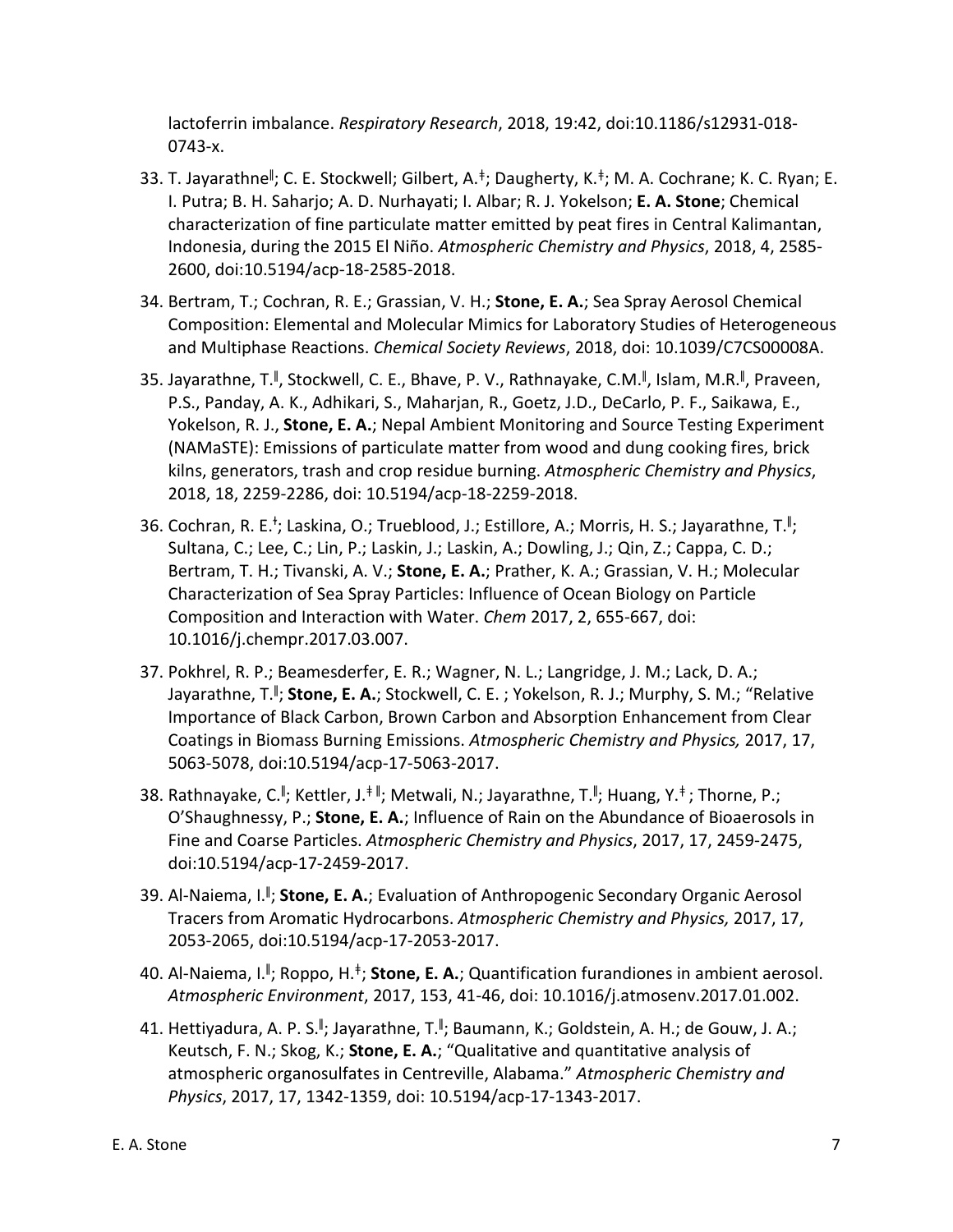- 42. McClusky, C. S.; Hill., T.; Malfatti, F.; Sultana, C. M.; Lee, C.; Santander, M. V.; Beall, C. M.; Moore, K. A.; Cornwell, G. C.; Collins, D. B.; Prather, K. A.; Jayarathne, T.<sup>ǁ</sup> ; **Stone, E. A.**, Kreidenweis, S. M.; DeMott, P. J.; A dynamic link between ice nucleating particles released in nascent sea spray aerosol and oceanic biological activity during two mesocosm experiments. *Journal of the Atmospheric Sciences*, 2017, 74, 151-166, doi:10.1175/JAS-D-16-0087.1.
- 43. Jayarathne, T.<sup>II</sup>; Sultana, C.; Lee, C.; Malfatti, F.; Cox, J. L.; Pendergraft, M. A. ; Moore, K. A.; Azam, F.; Tivanski, A. V.; Cappa, C. D.; Bertram, T. H.; Grassian, V. H.; Prather, K. A.; **Stone, E. A.**; Enrichment of Saccharides and Salts in Sea Spray Aerosol During two Phytoplankton Blooms. *Environmental Science & Technology*, 2016, 50 (21), 11511- 11520, doi:10.1021/acs.est.6b02988.
- 44. Gosselin, M.I.; Rathnayake, C. M.<sup>II</sup>; Crawford , I.; Pöhlker, C.; Fröhlich-Nowoisky; J., Schmer; B., Després, V.; Engling, G.; Gallagher, M.; **Stone, E. A.**; Pöschl, U.; Huffman, J. A.; Fluorescent Bioaerosol Particle, Molecular Tracer, and Fungal Spore Concentrations during Dry and Rainy Periods in a Semi-Arid Forest. *Atmospheric Chemistry and Physics*, 2016, 15165-15184, doi:10.5194/acp-16-15165-2016.
- 45. Adams, E. M.; Verreault, D.; Jayarathne, T.<sup>II</sup>; Cochran, R. E.<sup>†</sup>; **Stone, E. A.**; Allen, H. C.; Surface organization of a DPPC monolayer on concentrated SrCl<sub>2</sub> and ZnCl<sub>2</sub> solutions. *Physical Chemistry Chemical Physics*, 2016, doi:10.1039/c6cp06887a.
- 46. C. E. Stockwell; T. Jayarathne<sup>ll</sup>; M. A. Cochrane; K. C. Ryan; E. I. Putra; B. H. Saharjo; A. D. Nurhayati; I. Albar; D. R. Blake; I. Simpson; E. A. Stone; R. J. Yokelson; Field measurements of trace gases and aerosols emitted by peat fires in Central Kalimantan, Indonesia during the 2015 El Niño. *Atmospheric Chemistry and Physics*, 2016, 16, 11711-11732, 10.5194/acp-16-11711-2016.
- 47. C. E. Stockwell, T. J. Christian, J. D. Goetz, T. Jayarathne<sup>ll</sup>, P. V. Bhave, S. Adhikari, P. S. Praveen, R. Maharjan, P. F. DeCarlo, E. A. Stone, E. Saikawa, D. R. Blake, I. Simpson, R. J. Yokelson, A. K. Panday; Nepal Ambient Monitoring and Source Testing Experiment (NAMaSTE): Emissions of trace gases and light-absorbing carbon from wood and dung cooking fires, garbage and crop residue burning, brick kilns, and other sources. *Atmospheric Chemistry and Physics*, 2016, 16, 11043-11081, doi: 10.5194/acp-16-11043- 2016
- 48. Riva, M.; Da Silva Barbosa, T.; Lin, Y.-H.; **Stone, E. A.**; Gold, A.; Surratt, J. D.; Characterization of Organosulfates in Secondary Organic Aerosol Derived from the Photooxidation of Long-Chain Alkanes. *Atmospheric Chemistry and Physics*, 2016, 16, 11001-11018, doi:10.5194/acp-16-11001-2016.
- 49. Pokhrel, R.; Wagner, N.; Langridge, J.; Lack, D.; Jayarathne, T. <sup>ǁ</sup> ; **Stone, E. A.**; Stockwell, C.; Yokelson, R.; Murphy, S.; Parameterization of Single Scattering Albedo (SSA) and Absorption Angstrom Exponent (AAE) with EC/OC for Aerosol Emissions from Biomass Burning. *Atmospheric Chemistry and Physics*, 2016, 16, 9549-9561, doi:10.5194/acp-16- 9549-2016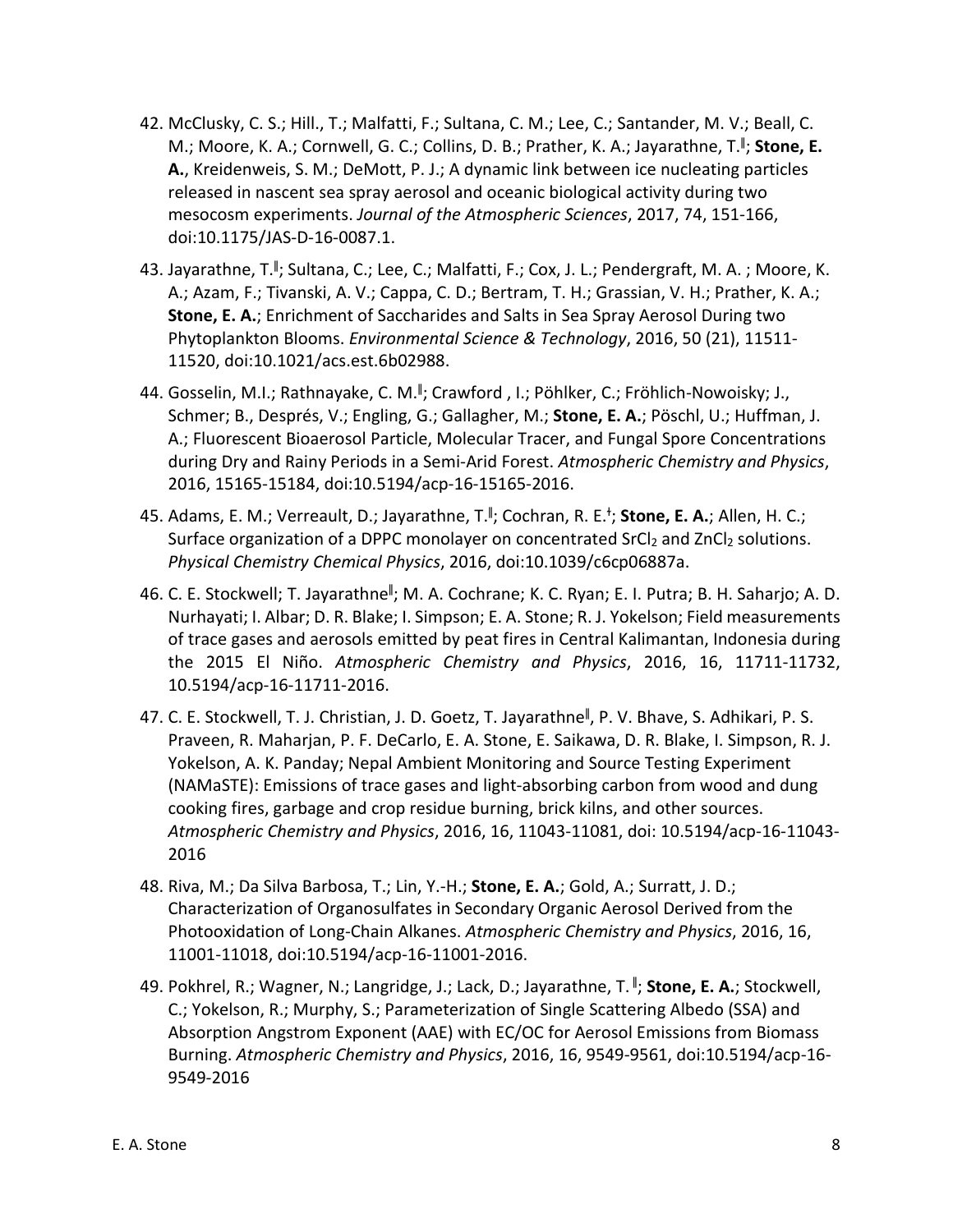- 50. Rathnayake, C.<sup>ǁ</sup> ; Metwali, N.; Baker, Z.<sup>ǂ</sup>; Jayarathne, T.<sup>ǁ</sup> ; Thorne, P.; O'Shaughnessy, P., **Stone, E. A.**; Urban enhancement of PM<sub>10</sub> bioaerosol tracers relative to background locations in the Midwestern United States. *Journal of Geophysical Research – Atmospheres*, 2016, 121 (9), 5071-5089, doi:10.1002/2015JD024538.
- 51. Levin, E. J. T.; McMeeking, G. R.; DeMott, P. J.; McCluskey, C. S.; Carrico, C. M.; Nakao, S.; Jayarathne<sup>ll</sup>, T.; **Stone, E. A.**; Stockwell, C. E.; Yokelson, R. J.; and Kreidenweis, S. M. Ice Nucleating Particle Emissions from Biomass Combustion and the Potential Importance of Soot Aerosol. *Journal of Geophysical Research – Atmospheres*, 2016, 121 (10), doi: 10.1002/2016JD024879.
- 52. Cochran, R. E.<sup>+</sup>; Jayarathne, T. J.<sup>||</sup>; **Stone, E. A.**; Grassian, V. H.; Selectivity across the interface: A test of surface activity in the composition of organic enriched aerosols from bubble bursting. *Journal of Physical Chemistry Letters*, 2016, 7, 1692-1696, doi: 10.1021/acs.jpclett.6b00489
- 53. Estillore, A. D.; Qin, Z.; Hettiyadura, A. P. S.<sup>ǁ</sup> ; Humphry, T.; **Stone, E. A.**; Grassian, V. H.; Deliquescence and hygroscopic growth of organosulfates. *Environmental Science & Technology*, 2016, 50 (8) 4259-4268, doi:10.1021/acs.est.5b05014.
- 54. Zhong, M.; Saikawa, E.; Liu, Y.; Naik, V.; Horowitz, L. W.; Takigawa, M.; Zhao, Y.; Lin, N.- H.; **Stone, E. A.**; Air Quality Modeling with WRF-Chem v3.5 in East Asia: Sensitivity to Emissions and Evaluation of Simulated Air Quality. *Geoscientific Model Development*, 2016, 9, 1201-1218, doi:10.5194/gmd-9-1201-2016.
- 55. Cochran, R. E.<sup>†</sup>; Laskina, O.; Jayarathne, T.<sup>∥</sup>; Laskin, A.; Laskin, J.; Lin, P.; Sultana, C.; Cappa, C. D.; Bertram, T. H.; Prather, K.; Grassian, V. H.; **Stone, E. A.**; Characterization of anionic surfactants in fine and coarse fractions of nascent sea spray aerosol. *Environmental Science & Technology*, 2016, 50 (5), 2477-2486, doi: 10.1021/acs.est.5b04053.
- 56. Butt, E. W.; Rap, A.; Schmidt, A.; Scott, C. E.; Pringle, K. J.; Reddington, C. L.; Richards, N. A. D.; Woodhouse, M. T.; Ramirez-Villegas, J.; Yang, H.; Vakkari, V.; **Stone, E. A.**; Rupakheti, M.; Praveen, P. S.; van Zyl, P. G.; Beukes, J. P.; Josipovic, M; Mitchell, E. J. S.; Sallu, S. M.; Forster, P. M.; Spracklen, D. V.; The impact of residential combustion emissions on atmospheric aerosol, human health and climate. *Atmospheric Chemistry and Physics*; 2016, 16 (2) 873-905, doi: 10.5194/acp-16-873-2016.
- 57. Rattanavaraha, W.; K. Chu; S. H. Budisulistiorini; M. Riva; Y.-H. Lin; E. S. Edgerton; K. Baumann; S. L. Shaw; H. Guo; L. King; R. J. Weber; **E. A. Stone**; M. E. Neff<sup>ǂ</sup>; J. H. Offenberg; Z. Zhang; A. Gold; and J. D. Surratt; Assessing the impact of anthropogenic pollution on isoprene-derived secondary organic aerosol formation in PM2.5 collected from the Birmingham, Alabama ground site during the 2013 Southern Oxidant and Aerosol Study. *Atmospheric Chemistry and Physics*, 2016, 16 4897-4914, doi: 10.5194/acp-16-4897-2016.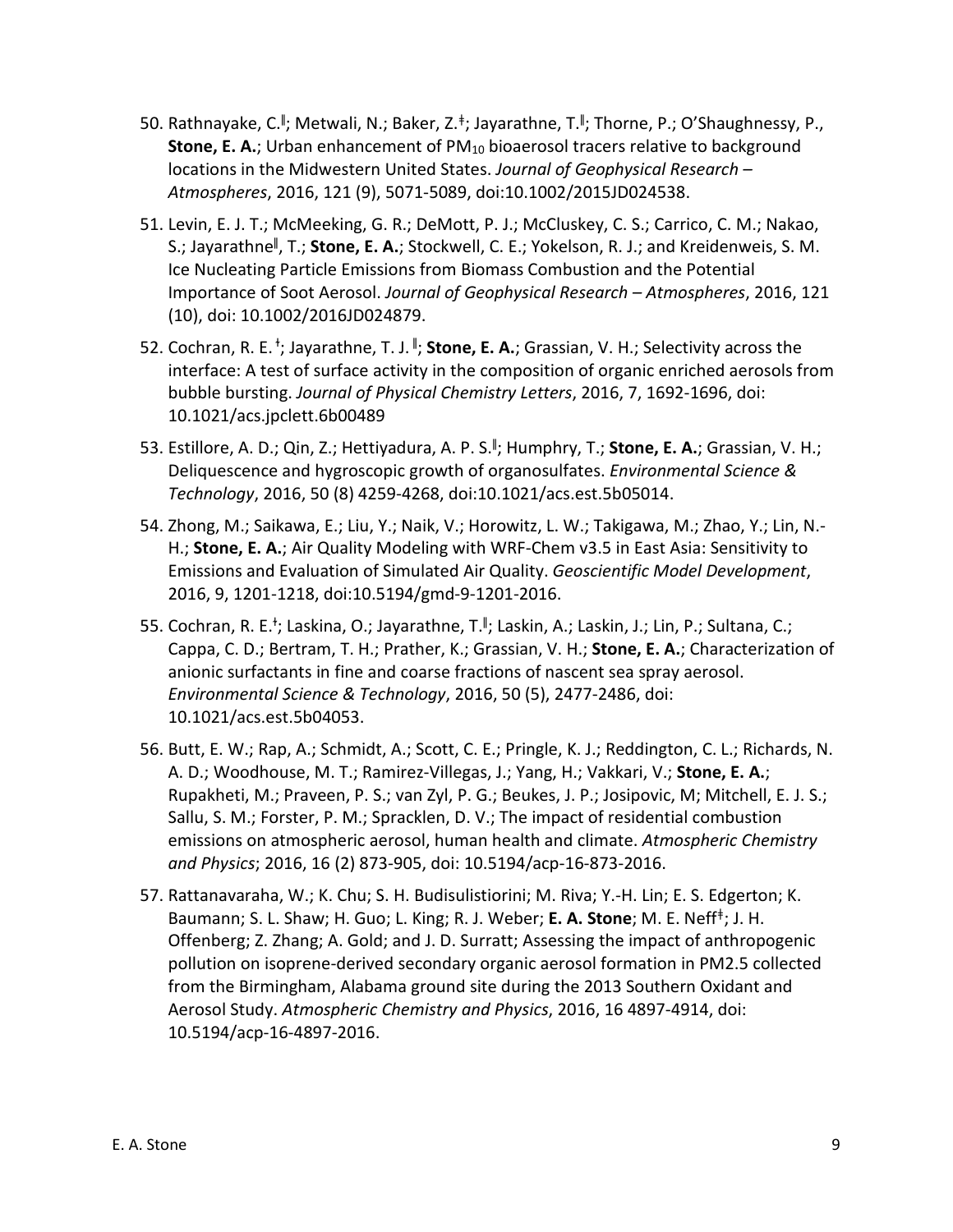- 58. Jayarathne, T.<sup>II</sup>; Rathnayake, C.<sup>II</sup>; **Stone, E. A.**; Local impacts on primary and secondary aerosols in the Midwestern United States. *Atmospheric Environment*, 2015, 130, 74-83, doi: 10.1016/j.atmosenv.2015.09.058 (invited).
- 59. Laskina, O.; Morris, H. S.; Grandquist, J. R.; **Stone, E. A.**; Tivanski, A. V.; Grassian, V. H.; Substrate-deposited sea spray aerosol particles: Inter-comparison study of analytical method, substrate and storage conditions on particle size, phase and morphology. *Environmental Science & Technology*, 2015, 49 (22), 13447-13453, doi: 10.1021/acs.est.5b02732
- 60. Al Naiema, I.<sup>ǁ</sup> , Mudunkotuwa, I.; Estillore, A.; Grassian, V. H., **Stone, E. A.**; Impacts of Cofiring Biomass on Emissions of Particulate Matter to the Atmosphere. *Fuel*, 2015, 162, 111-120, doi:10.1016/j.fuel.2015.08.054.
- 61. Budisulistiorini, S. H.; Li, X.; Bairai, S. T.; Renfro, J. ; Liu, Y.; Liu, Y. J. ; McKinney, K. A.; Martin, S. T.; McNeill, V. F.; Pye, H. O. T.; Nenes, A.; Neff, M. E.<sup>ǂ</sup>; **Stone, E. A.**; Mueller, S.; Knote, C.; Shaw, S. L.; Zhang, Z.; Gold, A. Surratt, J. D.; Examining the effects of anthropogenic emissions on isoprene-derived secondary organic aerosol formation during the 2013 Southern Oxidant and Aerosol Study (SOAS) at the Look Rock, Tennessee, ground site. *Atmospheric Chemistry and Physics*, 2015, 15, 8871-8888, doi: doi: 10.5194/acp-15-8871-2015.
- 62. Hettiyadura, A. P. S.<sup>∥</sup>; **Stone, E. A.**; Baker, Z.<sup>‡</sup>; Kundu, S.<sup>†</sup>; Geddes, E.; Richards, K.; Humphry T.; Determination of atmospheric organosulfates using HILIC chromatography with MS detection. *Atmospheric Measurement Techniques*, 2015, 8, 2347-2358, doi:10.5194/amt-8-2347-2015.
- 63. Riva, M.; Tomaz, S.; Cui, T.; Lin, Y. H.; Perraudin, E.; Gold, A.; **Stone, E. A.**; Villenave, E.; Surratt, J. D.; Evidence for an Unrecognized Secondary Anthropogenic Source of Organosulfates and Sulfonic Acids: Gas-Phase Oxidation of Polycyclic Aromatic Hydrocarbons in the Presence of Sulfate Aerosol. *Environmental Science & Technology*, 2015, 49 (11), 6654-6664*,* doi: 10.1021/acs.est.5b00836.
- 64. Downard, J.<sup>∥</sup>; Singh, A.; C.; Bullard, R.; Jayarathne, K. T. M. S.<sup>∥</sup>; Rathnayake, C.<sup>∥</sup>; Simmons, D.; Wels, B. R.; Spak, S.; Peters, T.; Beardsley, D.; Stanier, C.; **Stone, E. A.**; Uncontrolled combustion of shredded tires in a landfill, Part 1: Characterization of gaseous and particulate emissions from a large-scale tire fire. *Atmospheric Environment*, 2015, 104, 195-204*,* doi: 10.1016/j.atmosenv.2014.12.059.
- 65. Singh, A.; Spak, S.; **Stone, E. A.**; Downard, J.<sup>ǁ</sup> ; Bullard, R.; Pooley, M.; Kostle, P.; Mainprize, M.; Wichman, M.; Peters, T.; Beardsley, D.; Stanier, C.; Uncontrolled combustion of shredded tires in a landfill, Part 2: Population Exposure, Public Health Response, and an Air Quality Index for Urban Fires. *Atmospheric Environment*, 2015, 104, 273-283, doi: 10.1016/j.atmosenv.2014.12.059.
- 66. Washenfelder, R. A.; Attwood, A. R; Guo, H.; Weber, R. J.; Brock, C. A.; Brown, S. S.; Allen, H. M.; Ayres, B. R.; Baumann, K.; Cohen, R. C.; Draper, D. C.; Duffey, K. C.; Edgerton, E.; Fry, J. L.; Hu, W.; Jimenez, J. L.; Ng, N. L.; Palm, B.; Romer, R.; **Stone, E. A.**;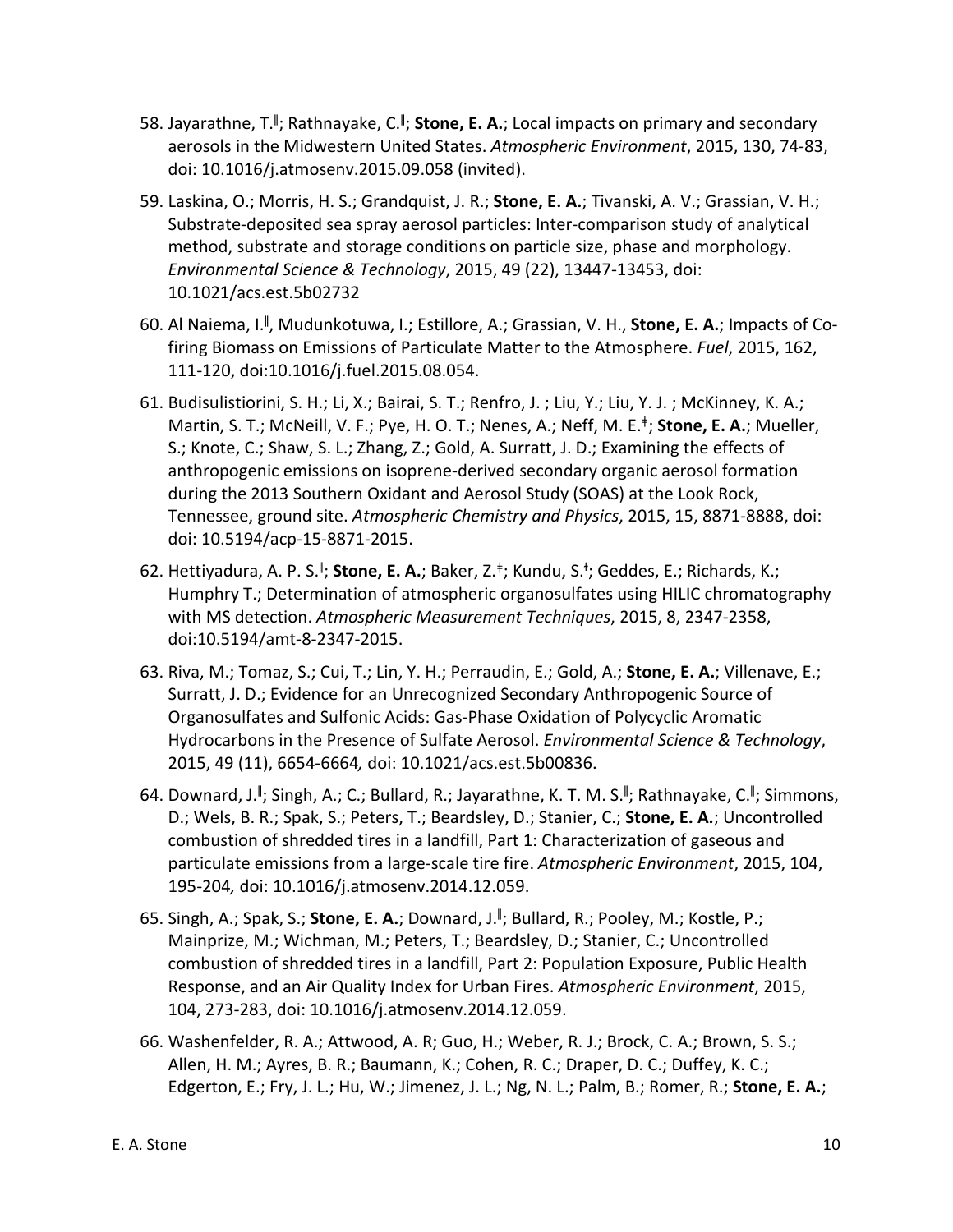Wooldridge, P. J.; Xu, L.; Biomass burning dominates brown carbon aerosol in the rural Southeastern United States. *Geophysical Research Letters,* 2015, 43, doi: 10.1002/2014GL062444.

- 67. Laskina, O.; Morris, H. S.; Grandquist, J. R.; Qin, Z.; **Stone, E. A.**; Tivanski, A. V.; Grassian, V. H.; Size Matters in the Water Uptake and Hygroscopic Growth of Atmospherically Relevant Multi-Component Aerosol Particles. *Journal of Physical Chemistry A*, 2015, doi: 10.1021/jp510268p (selected ACS Editor's Choice).
- 68. Jayarathne, T.<sup>ǁ</sup> ; Stockwell, C.; Yokelson, B.; Nakao, S.; **Stone, E. A.**; Fluoride emissions from biomass burning. *Environmental Science & Technology*, 2014, 48 (21): 12636- 12644, doi: 10.1021/es502933.
- 69. Staudt, S.<sup>‡</sup>; Kundu, S.<sup>†</sup>; He, X.; Lehmler, H.; Lin, Y.; Cui, T.; Kristensen, K.; Glasius, M.; Zhang, X.; Weber, R.J.; Surratt, J.D., **Stone, E. A.**; Aromatic organosulfates in atmospheric aerosols: synthesis, characterization, and abundance. *Atmospheric Environment*, 2014, 94, 366-373, doi: 10.1016/j.atmosenv.2014.05.049.
- 70. Kundu, S.<sup>+</sup>; Stone, E. A.; Spatial variability in the chemical composition and sources of PM2.5 in Iowa. *Environmental Science: Processes & Impacts,* 2014, 16 (6), 1360-1370. doi:10.1039/C3EM00719G.
- 71. Liu, Shang; Aiken, A. C.; Arata, C.; Dubey, M.; K.; Stockwell, C. E.; Yokelson, R. J.; **Stone,**  E. A.; Jayarathne, T.<sup>II</sup>; Robinson, A.; DeMott, P. J.; Kreidenweis, S. M.; Aerosol single scattering albedo dependence on biomass combustion efficiency: Laboratory and field studies. *Geophysical Research Letters,* 2014, 41 (2), 742-748, doi: 10.1002/2013GL058392.
- 72. Rutter, A.P.; Snyder, D. C.; **Stone, E. A.**; Shelton, B.; DeMinter, J.; Schauer, J. J. Preliminary assessment of the anthropogenic and biogenic contributions to secondary organic aerosols at two industrial cities in the upper Midwest. *Atmospheric Environment*, 2014, 84, 307-313, doi: 10.1016/j.atmosenv.2013.11.014.
- 73. Kundu, S.<sup>+</sup>; Quraishi, T.; Yu, G.; Suarez, C.; Keutsch, F.; Stone, E. A.; Evidence and Quantitation of Aromatic Organosulfates in Ambient Aerosols in Lahore Pakistan. *Atmospheric Chemistry and Physics*, 2013, 13, 4865-4875, doi:10.5194/acp-13-4865- 2013.
- 74. **Stone, E. A.**; Nguyen, T.T.<sup>ǂ</sup>; Pradhan B. B.; Dangol, P. M.; Assessment of biogenic secondary organic aerosol in the Himalayas. *Environmental Chemistry*, 2012, 9, 263-272, doi: 10.1071/EN12002 (invited).
- 75. **Stone, E. A.**; Yang, L. M.; Yu, L. E.; Rupakheti, M.; Characterization of organosulfates in atmospheric aerosols at four Asian locations, *Atmospheric Environment*, 2012, 47, 323- 329, doi:10.1016/j.atmosenv.2011.10.058.
- 76. Olson, C. O.; Galloway, M. M.; Yu, G.; Hedman, C. J.; Lockett, M. R.; Yoon, T.; **Stone, E. A.**; Keutsch, F. N.; Hydroxycarboxylic acid-derived organosulfates: synthesis, stability, and quantification in ambient aerosol. *Environmental Science & Technology*, 2011, 45, 6468-6474, doi: 10.1021/es201039p.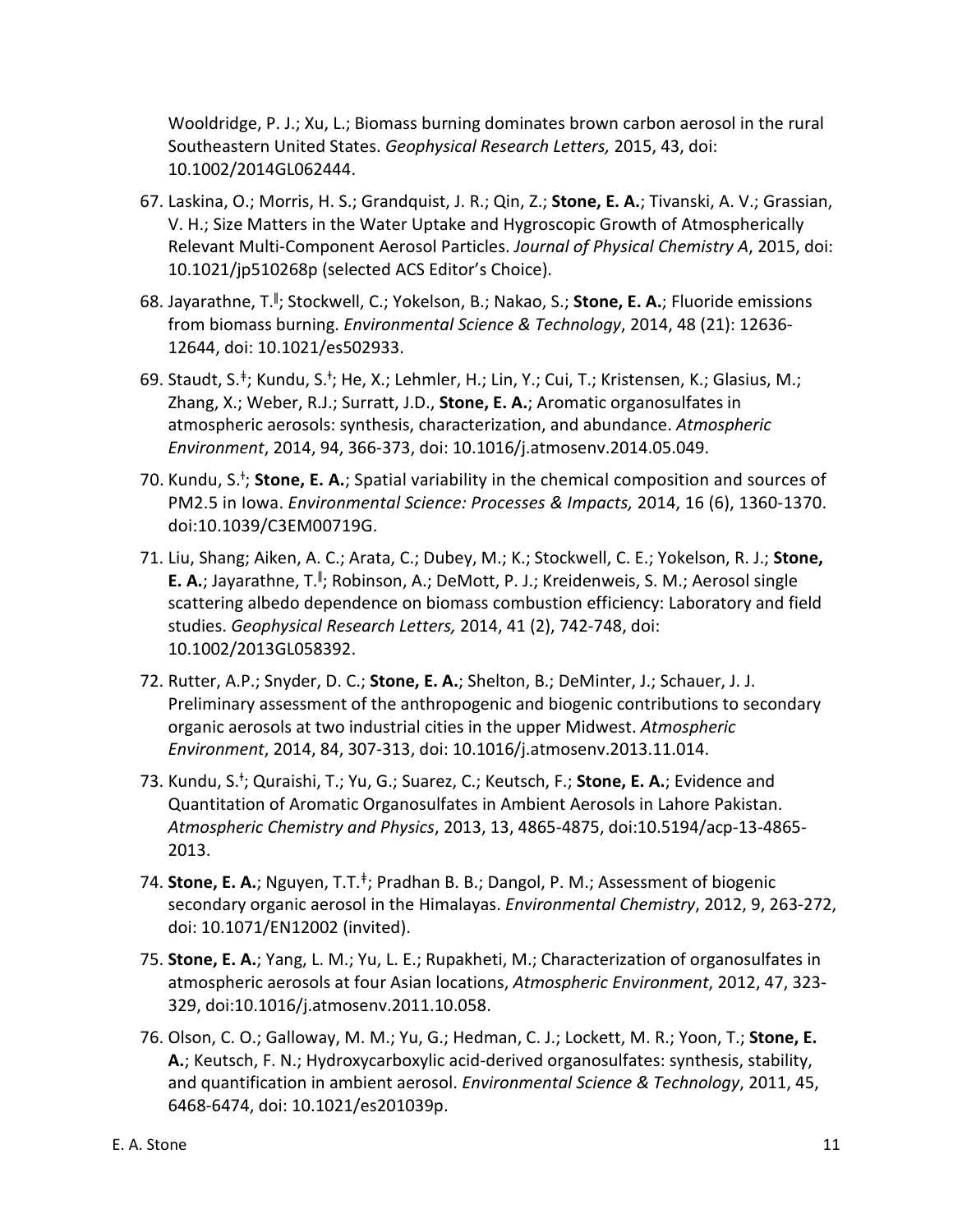- 77. **Stone, E. A.**; Yoon, S.; Schauer, J. J.; Composition of fine and coarse particulate matter in Gosan, Korea during the springtime dust season. *Aerosol and Air Quality Research*, 2011, 11, 1, 31-43, doi: 10.4209/aaqr.2010.08.0069.
- 78. von Schneidemesser, E.; Zhou, J.; **Stone, E. A.**; Schauer, J. J.; Qasrawi, R.; Abdeen, Z.; Shpund, J.; Vanger, A.; Sharf, G.; Moise, T.; Shmuel, B.; Nassar, K.; Saleh, R.; Quassai, A.; Sarnat, J. A.; Seasonal and spatial trends in the sources of fine particle organic carbon in Israel, Jordan, and Palestine. *Atmospheric Environment,* 2010, 44, 3669-3678, doi: 10.1016/j.atmosenv.2010.06.039.
- 79. **Stone, E. A.**; Schauer J. J.; Pradhan B. B.; Dangol, P. M., Habib, G.; Venkataraman, C.; Source apportionment of carbonaceous aerosol in the Kathmandu Valley: Sensitivity to biomass source profiles. *Journal of Geophysical Research-Atmospheres*, 2010, 115, (D22), doi: 10.1029/2009JD011881.
- 80. **Stone, E. A.**; Schauer J. J.; Quraishi, T.; Mahmood A.; Chemical characterization and source apportionment of fine and coarse particulate matter in Lahore, Pakistan. *Atmospheric Environment,* 2010, 44, 1062-1070, doi: 10.1016/j.atmosenv.2009.12.015.
- 81. Shafer, M. M.; Perkins, D. A.; Antkiewicz, D. S.; **Stone, E. A.**; Quraishi, T. A.; Schauer, J. J.; Reactive oxygen species activity and chemical speciation of size-fractionated atmospheric particulate matter from Lahore, Pakistan: an important role for transition metals. *Journal of Environmental Monitoring*, 2010, 12 (3), 704-715, doi: 10.1039/B915008K.
- 82. von Schneidemesser, E.; **Stone, E. A.**; Quraishi, T.; Shafer, M. M.; Schauer, J. J.; Toxic metals in the atmosphere in Lahore, Pakistan. *Science of the Total Environment,* 2010, 408 (7), 1640-1648, doi: 10.1016/j.scitotenv.2009.12.022.
- 83. von Schneidemesser, E.; Zhou, J.; **Stone, E. A.**; Schauer, J. J.; Shpund, J.; Brenner, S.; Qasrawi, R.; Abdeen, Z.; Sarnat, J. A.; Spatial Variability of Carbonaceous Aerosol Concentrations in East and West Jerusalem. *Environmental Science & Technology*, 2010, 44 (6), 1911-1917, doi: 10.1021/es9014025.
- 84. **Stone, E. A.**; Hedman, C. J.; Zhou, J.; Mieritz, M. M.; Schauer J. J.; Insights to the nature of secondary organic aerosol in Mexico City during the MILAGRO Experiment 2006. *Atmospheric Environment*, 2010, 44, 312-319, 10.1016/j.atmosenv.2009.10.036.
- 85. Adhikary, B.; Carmichael, G. R.; Kulkarni, S.; Wei, C.; Tang, Y.; Dallura, A.; Mena, M.; Streets, D.; Zhang, Q.; Pierce, R. B.; Al-Saadi, J. A.; Emmons, L.; Pfister, G.; Avery, M.; Barrick, J.; Blake, D. R.; Brune, W.; Cohen, R.; Dibb, J.; Fried, A.; Heikes, B.; Huey, G.; O'Sullivan, D.; Sachse, G.; Shetter, R.; Singh, H.; Campos, T.; Cantrell, C. A.; Flocke, F.; Jimenez, J. L.; Weinheimer, A. J.; Wennberg, P.; Schauer, J. J.; **Stone, E. A.**; Jaffe, D.; Reidmiller, D.; A regional scale modeling analysis of aerosol and trace gas distributions over the eastern Pacific during INTEX-B field campaign. *Atmospheric Chemistry and Physics*, 2010, 10, 2091-2115, doi: 10.5194/acp-10-2091-2010.
- 86. Flowers, B. A.; Dubey, M. K.; Mazzoleni, C.; **Stone, E. A.**; Schauer, J. J.; Kim, S. W.; Yoon, S. C.; Optical-chemical-microphysical relationships and closure studies for mixed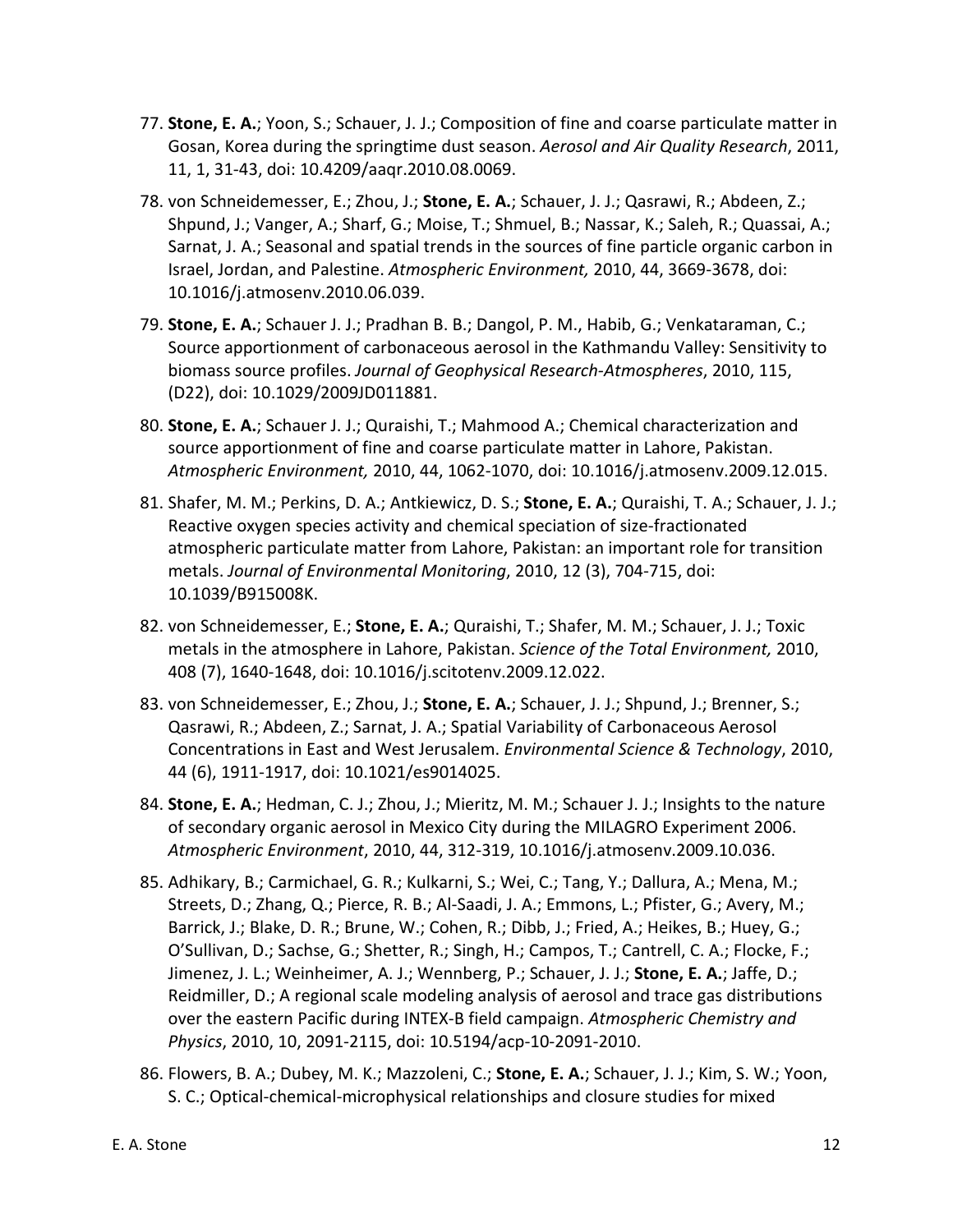carbonaceous aerosols observed at Jeju Island; 3-laser photoacoustic spectrometer, particle sizing, and filter analysis. *Atmospheric Chemistry and Physics*, 2010, 10, 10387- 10398, doi: 10.5194/acp-10-10387-2010.

- 87. **Stone, E. A.**; Hedman, C. J.; Sheesley, R. J.; Shafer, M. M.; Schauer J. J.; Characterization of humic-like substances (HULIS) in North American aerosols using LC-MS/MS. *Atmospheric Environment*, 2009, 73, (27), 4205-4213, doi: 10.5194/acp-10-10387-2010.
- 88. Hodzic, A.; Jimenez, J. L.; Madronich, S.; Aiken, A. C.; Bessagnet, B.; Curci, G.; Fast, J.; Lamarque, J.F.; Onasch, T. B.; Roux, G.; Schauer, J. J.; **Stone, E. A.**; Ulbrich, I. M.; Modeling organic aerosols during MILAGRO: importance of biogenic secondary organic aerosols. *Atmospheric Chemistry and Physics*, 2009, 9, (18), 6949-6981, doi: 10.5194/acp-9-6949-2009.
- 89. **Stone, E. A.**; Zhou, J.; Snyder, D. C.; Rutter, A. P.; Schauer, J. J.; A comparison of summertime secondary organic aerosol at contrasting urban locations. *Environmental Science & Technology* 2009, 43, 3448-3454, doi: 10.1021/es8025209
- 90. Aiken, A. C.; Salcedo, D.; Cubison, M. J.; Hufffman, J. A.; DeCarlo, P. F.; Ulbrich, I. M.; Docherty, K. S.; Sueper, D.; Kimmel, J. R.; Worsnop, D. R.; Trimborn, A.; Northway, M.; **Stone, E. A.**; Schauer, J. J.; Volkamer, R.; Fortner, E.; de Foy, B.; Wang, J.; Laskin, A.; Shutthanadan, V.; Zheng, J.; Zhang, R.; Gaffney, J.; Marley, N. A.; Parades-Miranda, G.; Arnott, W. P.; Molina, L. T.; Sosa, G.; Jimenez, J. L.; Mexico City aerosol analysis during MILAGRO using high resolution aerosol mass spectrometry at the urban supersite (T0) – Part 1: Fine particle composition and organic source apportionment. *Atmospheric Chemistry and Physics*, 2009, 9, (17), 6633-6653, doi: 10.5194/acp-9-6633-2009.
- 91. Rutter, A. P.; Snyder, D. C.; **Stone, E. A.**; Schauer, J. J.; Gonzalez, R.; Molina, L. T.; Márquez, C., Cárdenas, B.; de Foy, B.; In Situ Measurements of Speciated Atmospheric Mercury in the Mexico City Metropolitan Area. *Atmospheric Chemistry and Physics* 2009, 9, 207-220, doi: 10.5194/acp-9-207-2009.
- 92. Zhang, Y. X.; Schauer, J. J.; **Stone, E. A.**; Shao, M.; Wei, Y.; Zhu, X.; Harmonizing Molecular Marker Analyses of Organic Aerosols. *Aerosol Science and Technology,* 2009, 43 (4), doi: 10.1080/02786820802609740.
- 93. **Stone, E. A.**; Snyder, D. C.; Sheesley, R. J.; Sullivan, A. P.; Weber, R. J.; Schauer, J. J.; Source apportionment of fine organic aerosol in Mexico City during the MILAGRO experiment 2006. *Atmospheric Chemistry and Physics* 2008, 8, 1249-1259, doi: 10.5194/acp-8-1249-2008.
- 94. Docherty, K. S.; **Stone, E. A.**; Ulbrich, I. M.; DeCarlo, P. F.; Snyder, D. C.; Schauer, J. J.; Peletier, R. E.; Weber, R. J.; Murphy, S. M.; Seinfeld, J. H.; Grover, B. D.; Eatough, D. J.; Jimenez, J. L.; Apportionment of primary and secondary organic aerosols in Southern California during the 2005 study of organic aerosols in riverside (SOAR). *Environmental Science & Technology* 2008, 42, (20), 7655-7662, doi: 10.1021/es8008166.
- 95. **Stone, E. A.**; Lough, G. C.; Schauer, J. J.; Praveen, P. S.; Corrigan, C. E.; Ramanathan, V.; Understanding the origin of black carbon in the atmospheric brown cloud over the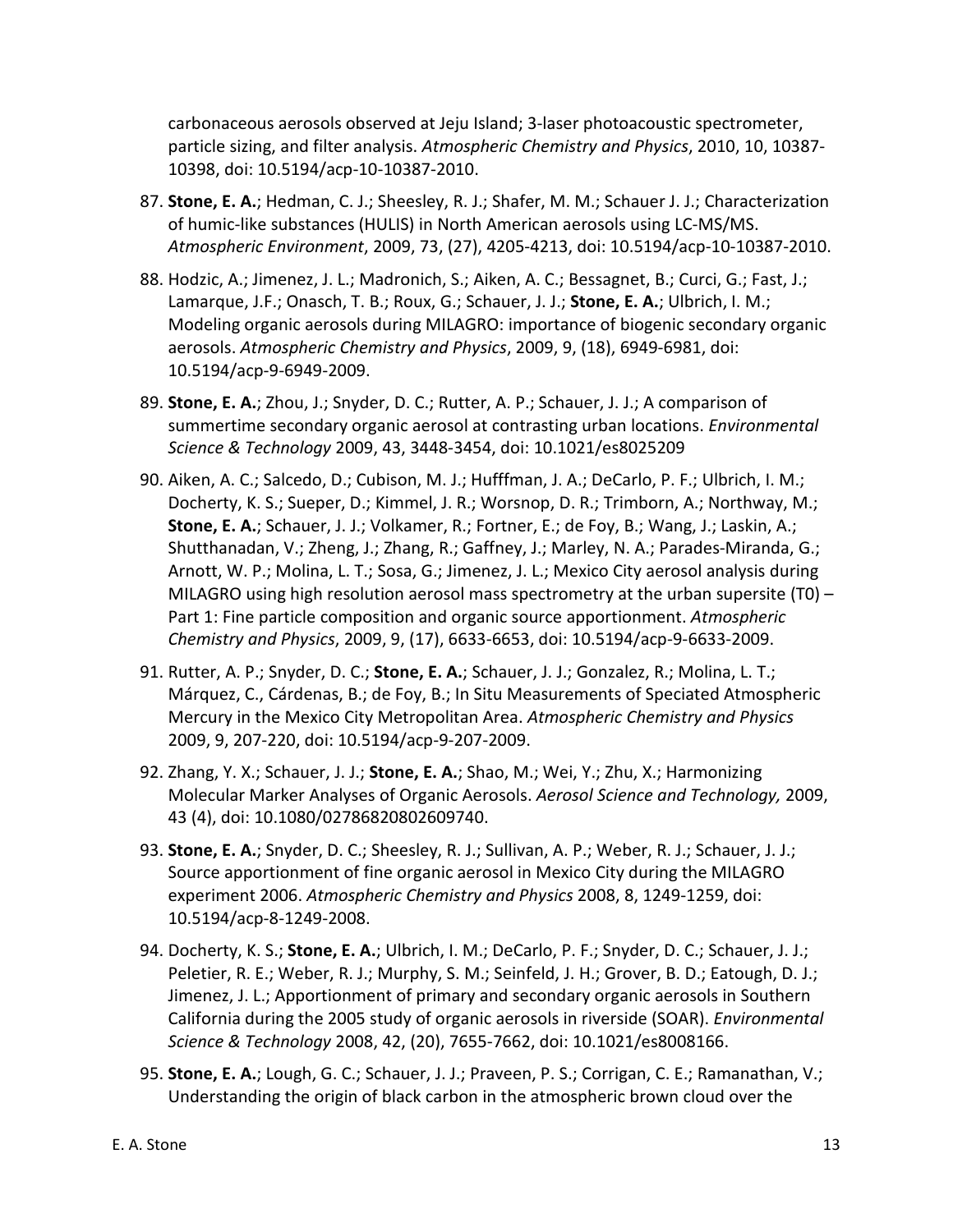Indian Ocean. *Journal of Geophysical Research-Atmospheres* 2007, 112, (D22), doi: 10.1029/2006JD008118.

- 96. Adhikary, B.; Carmichael, G. R.; Tang, Y.; Leung, L. R.; Qian, Y.; Schauer, J. J.; **Stone, E. A.**; Ramanathan, V.; Ramana, M. V.; Characterization of the seasonal cycle of south Asian aerosols: A regional-scale modeling analysis. *Journal of Geophysical Research-Atmospheres* 2007, 112, (D22), doi: 10.1029/2006JD008143.
- 97. Ramanathan, V.; Li, F.; Ramana, M. V.; Praveen, P. S.; Kim, D.; Corrigan, C. E.; Nguyen, H.; **Stone, E. A.**; Schauer, J. J.; Carmichael, G. R.; Adhikary, B.; Yoon, S. C.; Atmospheric brown clouds: Hemispherical and regional variations in long-range transport, absorption, and radiative forcing. *Journal of Geophysical Research-Atmospheres* 2007, 112, (D22), doi: 10.1029/2006JD008124.
- 98. van Zutphen, S.; **Stone, E. A.**; van Rijt, S.; Robillard, M. S.; van der Marel, G. A.; Overkleeft, H. S.; den Dulk, H.; Brouwer, J.; Reedijk, J., Combinatorial discovery of new asymmetric cis platinum anticancer complexes is made possible with solid-phase synthetic methods. *Journal of Inorganic Biochemistry* 2005, 99, (10), 2032-2038, doi: 10.1016/j.jinorgbio.2005.06.033.

# **Non-Refereed Publications**

Grassian, V.H., **Stone, E. A.**, "Chemistry's Contributions to Our Understanding of Atmospheric Science and Climate." *Journal of Chemical Education* 2015, 92, 595-597.

Carlsbad Environmental Monitoring and Research Center, 2009 Annual Report

Carlsbad Environmental Monitoring and Research Center, 2008 Annual Report

## **Datasets**

Al-Naiema, I. M. <sup>∥</sup>; Hettiyadura, A. P. S. <sup>∥</sup>; Wallace, H. W.; Sanchez, N. P.; Madler, C. J.<sup>‡</sup>; Cevik, B. K.; Bui, A. A. T.; Kettler, J. <sup>ǁ</sup> ; Griffin, R. J.; **Stone, E. A.**; Replication data for: Source apportionment of fine particulate matter in Houston, Texas: insights to secondary organic aerosols (2018). https://doi.org/10.7910/DVN/NVMC5P

Hettiyadura, A. P. S.<sup>||</sup>; Jayarathne, T.<sup>||</sup>; **Stone, E. A.**; Southern Oxidant and Aerosol Study (SOAS) 2013 Centreville Site Data Download Ground site: 1 June - 15 July 2013. NOAA Earth System Research Laboratory Chemical Sciences Division (2018). esrl.noaa.gov/csd/groups/csd7/measurements/2013senex/Ground/DataDownload/

Hughes, D. D.<sup>ǁ</sup> ; Milani, A.<sup>ǂ</sup>; **Stone, E. A.**; Lake Michigan Ozone Study 2017, Zion Ground Site, NASA Airborne Science Data for Atmospheric Composition (2018). https://wwwair.larc.nasa.gov/cgi-bin/ArcView/lmos?GROUND-ZION=1#STONE.ELIZABETH/

Islam, M. R.<sup>ǁ</sup> ; Jayarathne, T.<sup>ǁ</sup> ; Gilbert, A.<sup>ǂ</sup>; Rupakheti, M.; Maben, J.; Keene, W. C.; **Stone, E. A.**; Field Campaign Data from NAMaSTE 2015: PM2.5 and PM10 chemical composition, reactive trace gases, and chemical mass balance model results (2019). https://doi.org/10.17605/OSF.IO/5HNFK